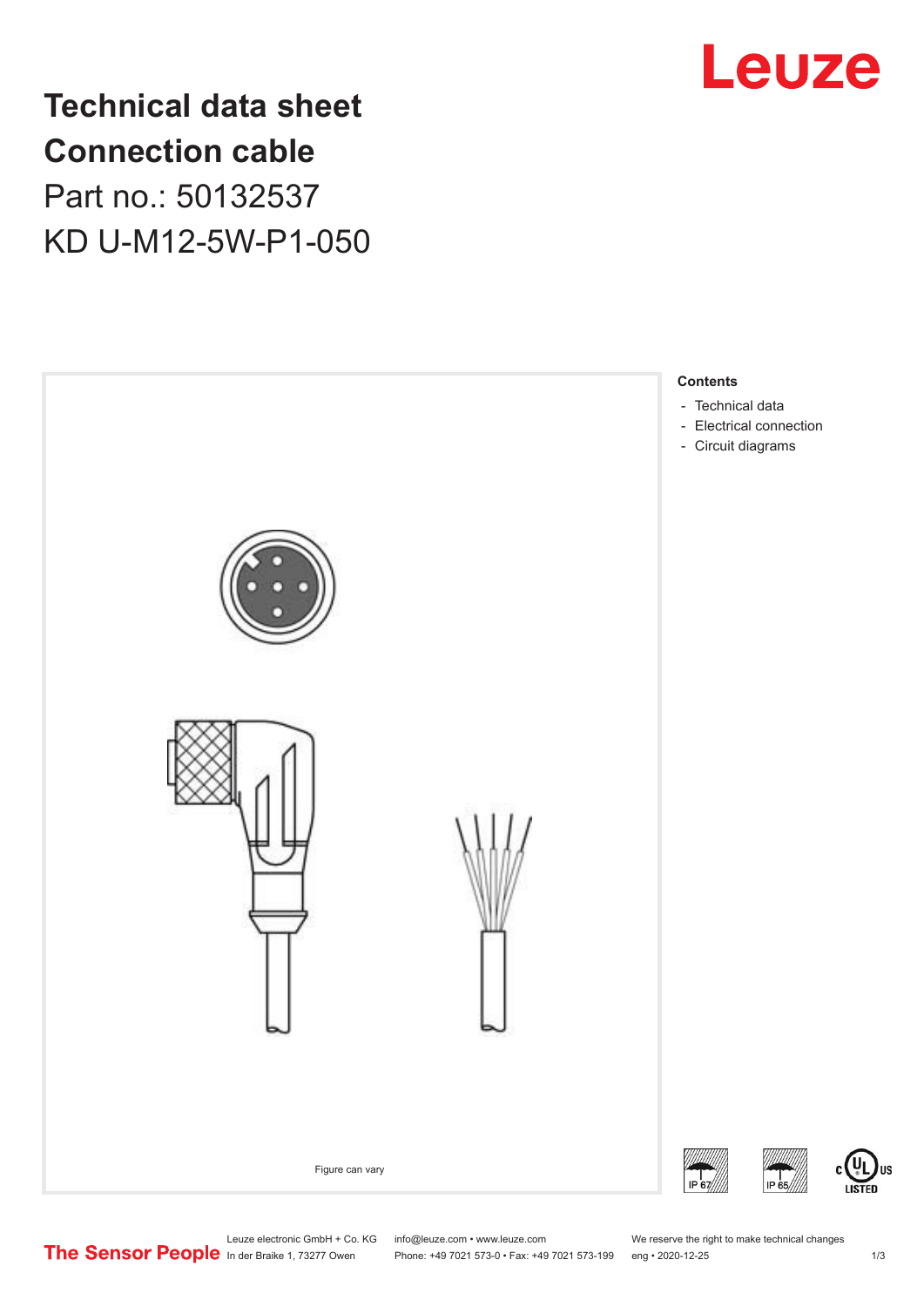## <span id="page-1-0"></span>**Technical data**

## **Electrical data**

**Performance data Operating voltage** Max. 125 V AC/DC

## **Connection**

| <b>Connection 1</b>                                    |                                                                                                                                                                                                                                |
|--------------------------------------------------------|--------------------------------------------------------------------------------------------------------------------------------------------------------------------------------------------------------------------------------|
| <b>Type of connection</b>                              | Connector                                                                                                                                                                                                                      |
| <b>Thread size</b>                                     | M12                                                                                                                                                                                                                            |
| <b>Type</b>                                            | Female                                                                                                                                                                                                                         |
| Handle body material                                   | <b>PUR</b>                                                                                                                                                                                                                     |
| No. of pins                                            | $5 - pin$                                                                                                                                                                                                                      |
| Encoding                                               | A-coded                                                                                                                                                                                                                        |
| <b>Version</b>                                         | Angled                                                                                                                                                                                                                         |
| Lock                                                   | Screw fitting, nickel-plated diecast zinc,<br>recommended torque 0.6 Nm, self-<br>locking                                                                                                                                      |
| <b>Connection 2</b>                                    |                                                                                                                                                                                                                                |
| <b>Type of connection</b>                              | Open end                                                                                                                                                                                                                       |
|                                                        |                                                                                                                                                                                                                                |
| <b>Cable properties</b><br><b>Number of conductors</b> |                                                                                                                                                                                                                                |
|                                                        | 5 Piece(s)<br>$0.34 \, \text{mm}^2$                                                                                                                                                                                            |
| Wire cross section                                     |                                                                                                                                                                                                                                |
| <b>AWG</b>                                             | 22                                                                                                                                                                                                                             |
| Sheathing color                                        | <b>Black</b>                                                                                                                                                                                                                   |
| <b>Shielded</b>                                        | N <sub>o</sub>                                                                                                                                                                                                                 |
| Silicone-free                                          | Yes                                                                                                                                                                                                                            |
| Cable design                                           | Connection cable (open on one end)                                                                                                                                                                                             |
| Cable diameter (external)                              | 5 <sub>mm</sub>                                                                                                                                                                                                                |
| Cable length                                           | 5,000 mm                                                                                                                                                                                                                       |
| <b>Sheathing material</b>                              | <b>PUR</b>                                                                                                                                                                                                                     |
| <b>Wire insulation</b>                                 | PP                                                                                                                                                                                                                             |
| <b>Traverse rate</b>                                   | Max, 3.3 m/s with horiz, traverse path of<br>5m and and max. acceleration of 5m/s <sup>2</sup>                                                                                                                                 |
| Suitability for drag chains                            | Yes                                                                                                                                                                                                                            |
| Properties of the outer sheathing                      | Free of CFC, cadmium, silicone, halogen<br>and lead, matt, low-adhesion, abrasion-<br>resistant, easily machine-processable                                                                                                    |
|                                                        | Free of CFC, cadmium, silicone, halogen<br>and lead, matt, low-adhesion, abrasion-<br>resistant, easily machine-processable                                                                                                    |
| Resistance of the outer sheathing                      | Hydrolysis and microbe resistant, good<br>oil, gasoline and chemical resistance in<br>accordance with VDE 0472 part 803 test<br>B, flame retardant in accordance with UL<br>1581 VW1 / CSA FT1 / IEC 60332-1,<br>IEC 60332-2-2 |
| <b>Torsion suitability</b>                             | ±180° / m (max. 2 mio. cycles with 35<br>cycles / min)                                                                                                                                                                         |

#### **Mechanical data**

| <b>Width across flats</b>                                       | $13 \text{ mm}$          |
|-----------------------------------------------------------------|--------------------------|
| <b>Bending cycles</b>                                           | 5,000,000 Piece(s)       |
| Bending radius, flexible laying, min.                           | Min. 10 x cable diameter |
| Bending radius, stationary laying, min. Min. 5 x cable diameter |                          |
| <b>Environmental data</b>                                       |                          |
| Ambient temperature, operation,<br>flexible use                 | $-2580 °C$               |
| Ambient temperature, operation,<br>stationary use               | $-4080 °C$               |
| <b>Certifications</b>                                           |                          |
| Degree of protection                                            | IP 65                    |
|                                                                 | IP 67                    |
| <b>Certifications</b>                                           | c UL US                  |
| <b>Classification</b>                                           |                          |
| <b>Customs tariff number</b>                                    | 85444290                 |
| eCl@ss 5.1.4                                                    | 27279201                 |
| eCl@ss 8.0                                                      | 27279218                 |
| eCl@ss 9.0                                                      | 27060311                 |
| eCl@ss 10.0                                                     | 27060311                 |
| eCl@ss 11.0                                                     | 27060311                 |
| <b>ETIM 5.0</b>                                                 | EC001855                 |
| <b>ETIM 6.0</b>                                                 | EC001855                 |
| <b>ETIM 7.0</b>                                                 | EC001855                 |

# Leuze